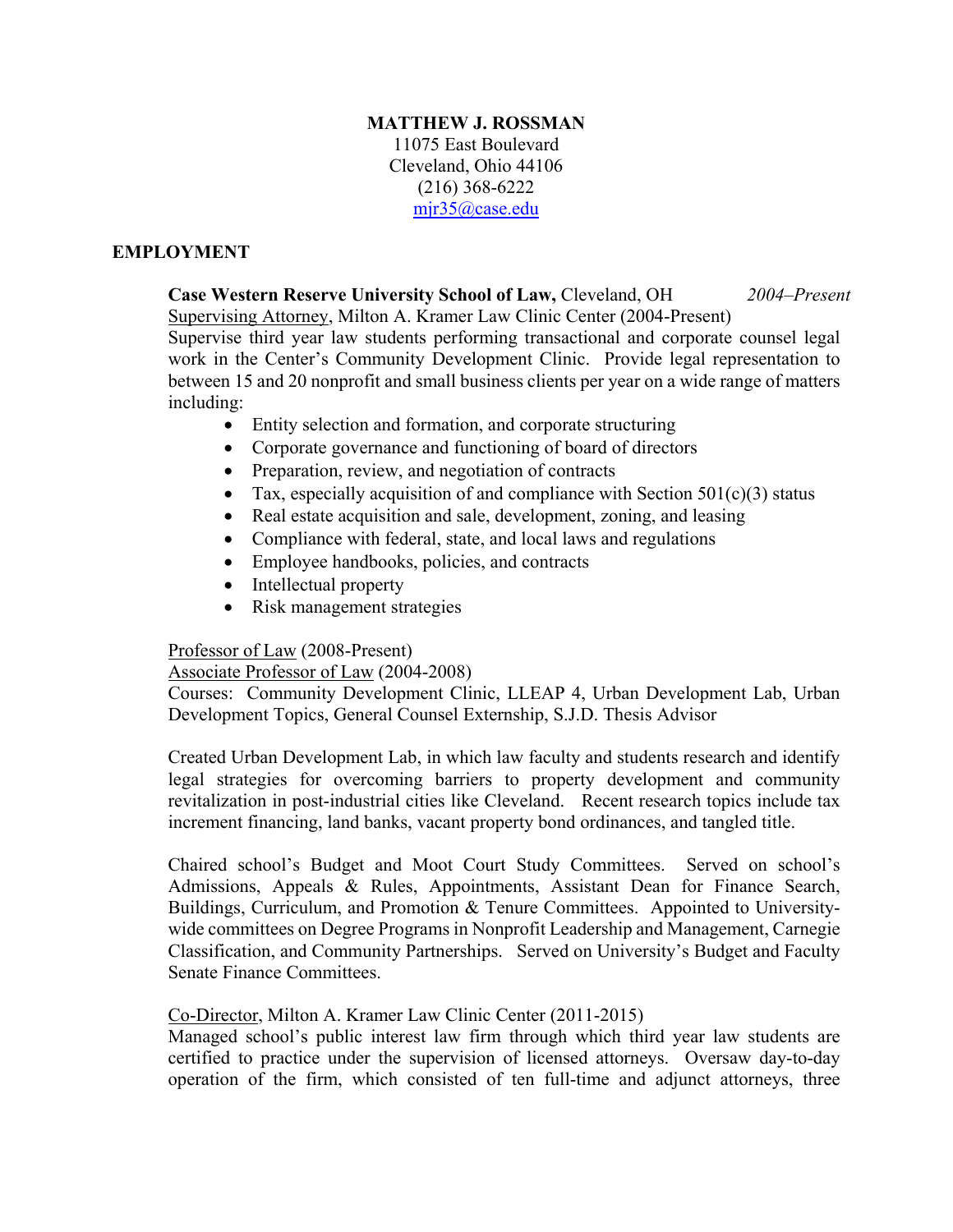administrative staff, and approximately eighty legal interns. Led strategic planning, curricular, fundraising, and marketing initiatives.

**University of Pennsylvania Law School,** Philadelphia, PA *2001 – 2004* Lecturer & Clinical Supervisor. Taught and supervised law students enrolled in semesterlong, in-house Small Business Clinic, which provides transactional and corporate counsel legal representation to entrepreneurs, small businesses, and nonprofit organizations.

**University of Baltimore School of Law,** Baltimore, MD *2000 – 2001* Clinical Fellow. Taught and supervised law students enrolled in year-long, in-house Community Development Clinic, which provides general counsel legal representation to community-based non-profit organizations, small businesses, and public housing tenant councils.

**Christy & Viener,** New York, NY *1998 – 2000* Associate. Practiced in corporate and securities department of New York law firm. Represented clients ranging from large financial institutions and publicly-traded companies to small businesses and entrepreneurs on wide range of matters. Transactions included venture capital investments, mergers and acquisitions, dispositions of accounts receivables, stock purchase agreements, and creation of limited partnerships and limited liability companies as investment vehicles. Assisted in general counsel representation of two publicly-traded companies and privately-held graphic design company.

### **Latham & Watkins,** New York, NY *1996 – 1998*

Associate. Practiced in corporate, finance, and real estate departments of international law firm. Projects included corporate and securities representation of publicly-traded company in bankruptcy proceedings, debt and equity offerings, purchases and mortgages of real estate portfolios, corporate restructuring of international non-profit organization, and formation of property development joint venture.

# **EDUCATION**

**New York University School of Law,** J.D., May 1996 **Miami University,** B.A., *magna cum laude*, May 1992 (Phi Beta Kappa)

### **PUBLICATIONS**

#### **Law Review Articles**

*Opportunity Knocking! Are Opportunity Zones a Model for a Smarter Homeowner Subsidy?,* 81 UNIVERSITY OF PITTSBURGH LAW REVIEW 103 (2019)

*In Search of Smarter Homeowner Subsidies,* 40 UNIVERSITY OF HAWAI'I LAW REVIEW 203 (2017)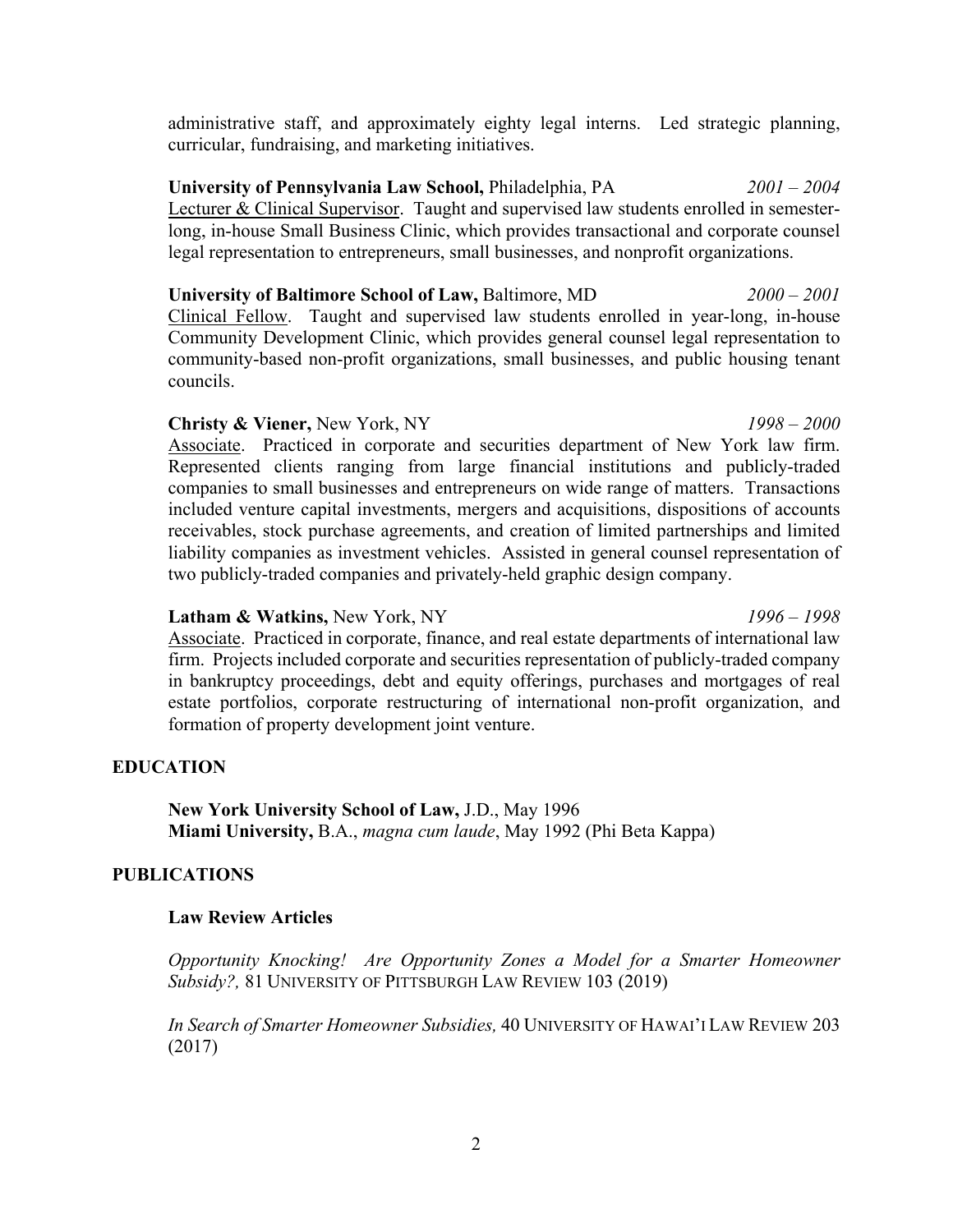*Tribute to Ken Margolis - Renaissance Man,* 67 CASE WESTERN RESERVE UNIVERSITY LAW REVIEW 9 (2017)

*Counting Casualties in Communities Hit Hardest by the Foreclosure Crisis,* 2016 UTAH LAW REVIEW 245 (2016)

*Evaluating Trickle Down Charity*, 79 BROOKLYN LAW REVIEW 1455 (2014). Republished, by invitation, in 24 JOURNAL OF AFFORDABLE HOUSING AND COMMUNITY DEVELOPMENT LAW 59 (2015)

*The Descendants of Fassihi: A Comparative Analysis of Recent Cases Addressing the Fiduciary Claims of Disgruntled Constituents Against Attorneys Representing Closely-Held Entities*, 38 INDIANA LAW REVIEW 177 (2005)

*Neighborhood Legal Services as House Counsel to Community-Based Efforts to Achieve Economic Justice*, 23 NEW YORK UNIVERSITY REVIEW OF LAW AND SOCIAL CHANGE 105 (1997) (co-author)

# **Other Publications and Amicus Curiae**

*Cutback of State and Local Tax Deductions in GOP Tax Bill Would Harm Ohio's Legacy Cities,* THE PLAIN DEALER (December 15, 2017) (Op-Ed)

*Homeowners Hardest Hit by Foreclosure Crisis Deserve 'Disaster' Relief*, THE PLAIN DEALER (April 13, 2016) (Op-Ed)

*Economic Development Organizations, Trickle Down Charity and the Private Benefit Doctrine,* ABA NONPROFIT ORGANIZATIONS COMMITTEE NEWSLETTER (First Quarter 2015)

*Economic Development Organizations and the Private Benefit Doctrine*, PERSPECTIVES (September 2014)

*Tax Increment Financing in Cleveland*, DEVELOPMENT FINANCE REVIEW WEEKLY (Jan. 27, 2011) (available online at

[https://www.cdfa.net/cdfa/cdfaweb.nsf/newsletter.html?open&id=E963291EAD5DCA37](https://www.cdfa.net/cdfa/cdfaweb.nsf/newsletter.html?open&id=E963291EAD5DCA372CE547A3E3579030) [2CE547A3E3579030\)](https://www.cdfa.net/cdfa/cdfaweb.nsf/newsletter.html?open&id=E963291EAD5DCA372CE547A3E3579030) (co-author)

*Pooling Tax Increment Financing for Redevelopment in Cleveland: The Las Vegas Model*, DEVELOPMENT FINANCE REVIEW WEEKLY (Jan. 27, 2011) (available online at [https://www.cdfa.net/cdfa/cdfaweb.nsf/newsletter.html?open&id=E963291EAD5DCA37](https://www.cdfa.net/cdfa/cdfaweb.nsf/newsletter.html?open&id=E963291EAD5DCA372CE547A3E3579030) [2CE547A3E3579030\)](https://www.cdfa.net/cdfa/cdfaweb.nsf/newsletter.html?open&id=E963291EAD5DCA372CE547A3E3579030) (co-author). This paper was also featured in the Spring 2011 edition of the Ohio Financing Roundtable quarterly newsletter, published by the Council of Development Finance Agencies.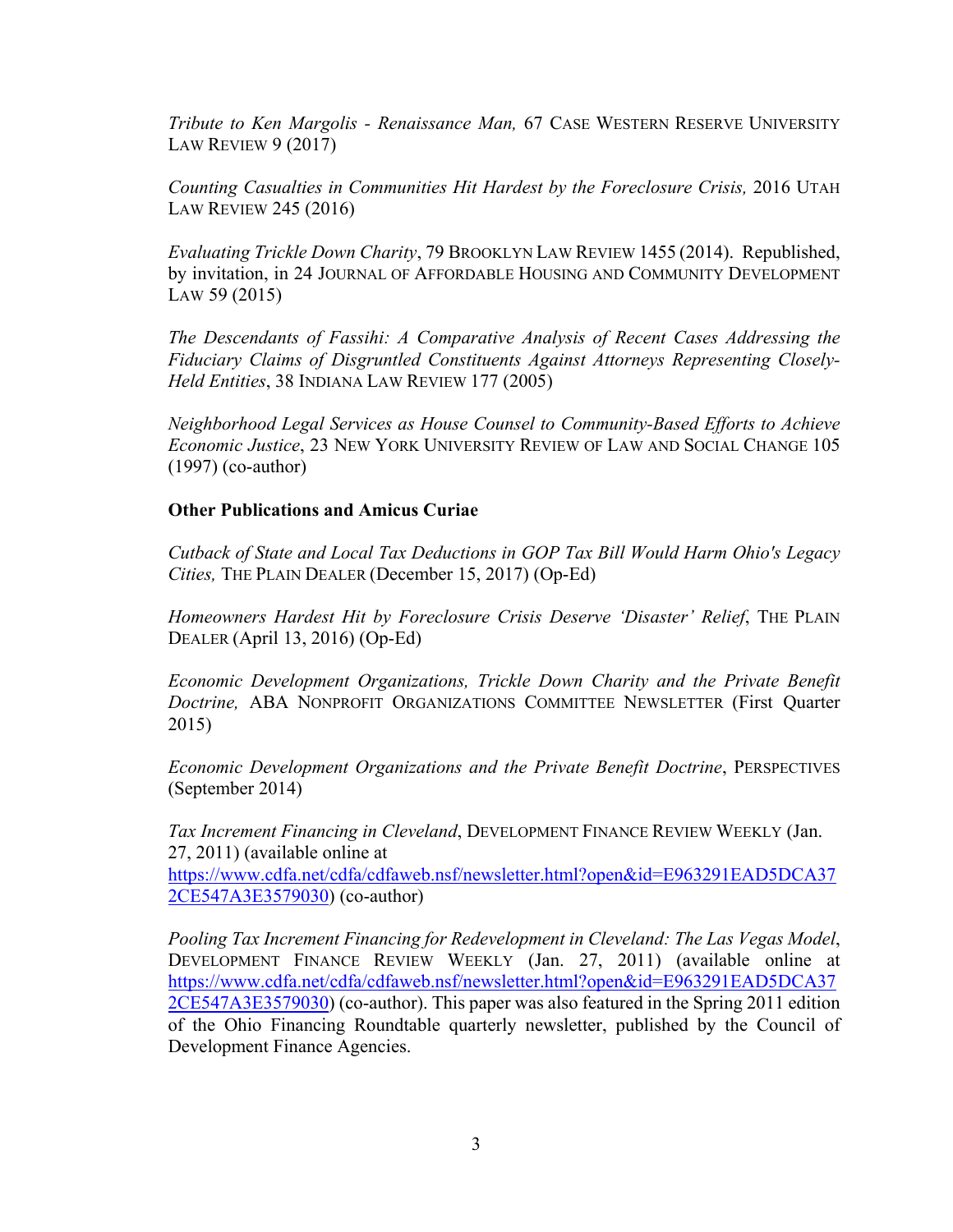*A Community Legal Guide to the Cuyahoga County Land Bank* (2010) (available online at [https://sites.google.com/site/clevelandroundtable/resources-1\)](https://sites.google.com/site/clevelandroundtable/resources-1) (co-editor)

*The Past, Present and Future of Euclid Avenue*, CLEVELAND METROPOLITAN BAR JOURNAL, Vol. 2, No. 3 (October 2009)

*Amicus Curiae* Brief, Ohio Supreme Court, *Lima v. State,* 122 Ohio St.3d 155 (2009) (coauthor)

#### **SELECTED PRESENTATIONS**

PANELIST, "Making Use of Outside Counsel in CED," Ohio Access to Justice Conference, May 2021

PRESENTER, "Not the Sharpest Tools in the Shed − In Search of Smarter Homeowner Subsidies," Case Western Reserve University Social Justice Institute, October 2017

PRESENTER, "In Search of Smarter Homeowner Subsidies" (work in progress), New York University School of Law, Clinical Law Review Writers Workshop, September 2017

PRESENTER, "Not the Sharpest Tools in the Shed − In Search of Smarter, Fairer Homeownership Subsidies" (work in progress), University of Kentucky School of Law, Developing Ideas Conference, May 2017

MODERATOR, "Ohio's Proposed Fast Track Foreclosures Legislation," Ohio Fair Lending/Vital Communities Coalition, May 2016

PRESENTER, "Is Economic Development Really Charitable?," City Club of Cleveland, September 2014. Available at: [https://www.youtube.com/watch?v=8-XfNCsawMk.](https://www.youtube.com/watch?v=8-XfNCsawMk)

PRESENTER, "Evaluating Trickle Down Charity," Loyola University (Chicago) School of Law, January 2014

MODERATOR, Legal Training Series for Entrepreneurs (sessions on Choice of Entity, Identifying and Protecting Intellectual Property, and Entering into Contracts), Economic and Community Development Institute, September and October 2013

PANELIST, "Before You Seek a Grant: A Checklist for New Nonprofits," The Foundation Center of Cleveland, 2010 – 2015

PANELIST, "Jumpstarting Change: Building Legal and Regulatory Frameworks that Spur Urban Community Development," Net Impact Conference hosted by the University of Michigan's Ross School of Business, October 2010

MODERATOR AND PANELIST, "Legal Issues Faced by Woman and Minority-Owned Construction Companies," ShoreBank Enterprises, 2007-08 (four-part series)